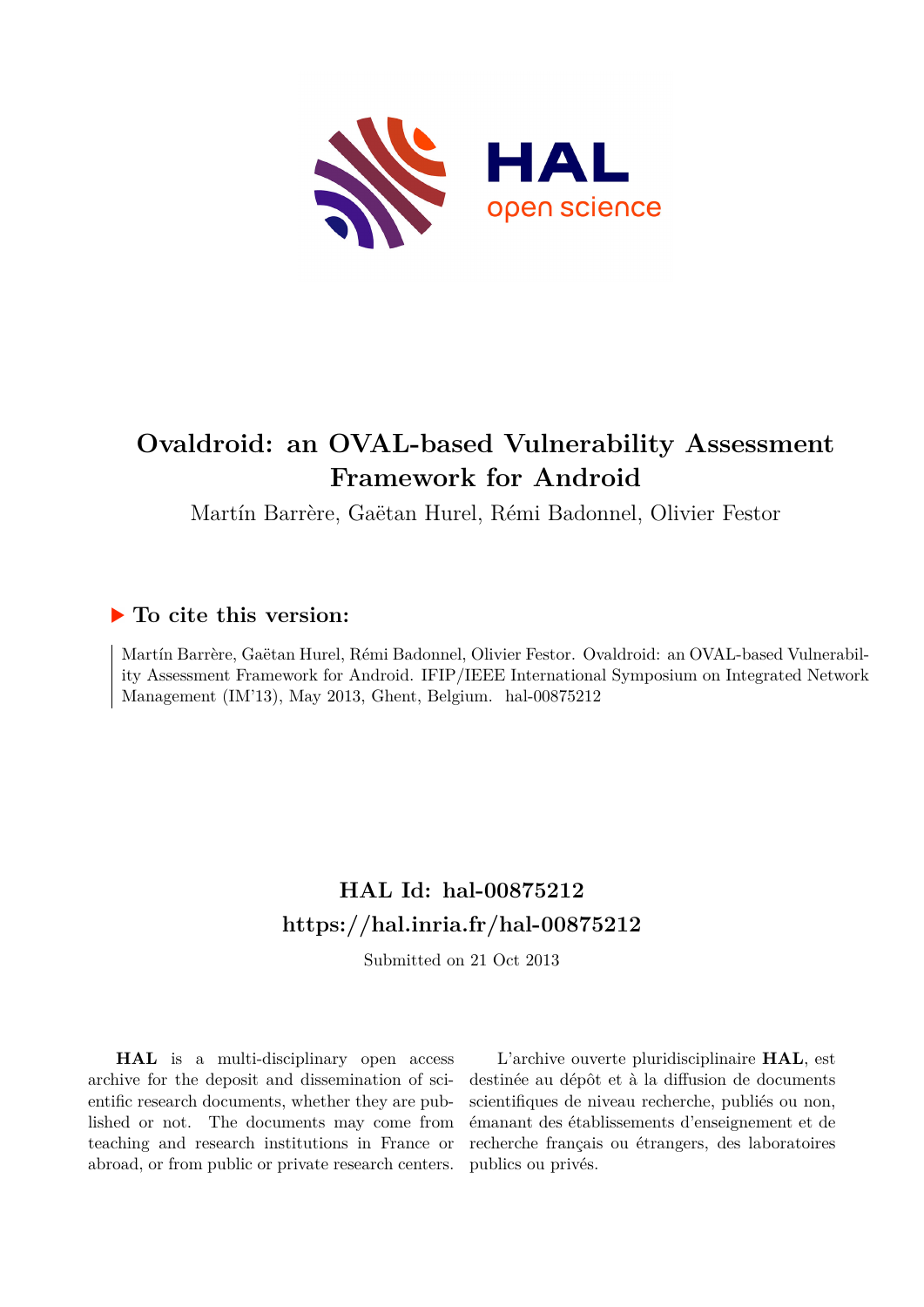# Ovaldroid: an OVAL-based Vulnerability Assessment Framework for Android

Martín Barrère, Gaëtan Hurel, Rémi Badonnel and Olivier Festor

INRIA Nancy Grand Est - LORIA, France Email: {barrere, hurel, badonnel, festor}@inria.fr

*Abstract*—Mobile computing devices and the services offered by them are utilized by millions of users on a daily basis. However, they operate in hostile environments getting exposed to a wide variety of threats. Accordingly, vulnerability management mechanisms are highly required. We present in this demo a novel approach for increasing the security of mobile devices by efficiently detecting vulnerable configurations. In that context, we propose Ovaldroid, an OVAL-based distributed framework for ensuring safe configurations within the Android platform and we present an implementation prototype developed to this end.

### I. BACKGROUND

The overwhelming technological advances in the broad sense of mobile computing have made end users to experience real computers in their pockets. Android [1], a Linux-based operating system for mobile devices, is nowadays the election of millions of users as the platform for governing their mobile devices [2]. However, despite of the many security improvements that have been done since Android's creation, the underlying operating system as well as services and applications have also evolved providing room for new vulnerabilities [3]. Hostile environments, long patch cycles [4], uncontrolled application markets and the increase of malware<sup>1</sup> [5] worsen the situation. Sensitive data handled by mobile users becomes easily exposed. In that context, managing vulnerabilities is a crucial task that must be addressed in order to ensure safe configurations and to increase the overall security of the system.

In addition, mobile devices usually have limited resources thus optimized lightweight tools should be developed to ensure efficiency without losing functionality. Even though security solutions for Android have been developed by different providers such as [5], there are no current solutions built over solid foundations as well as open and mature standards that foster its adoption and speed up general vulnerability information exchange within the community. In light of this, we propose a novel approach for increasing the security of the Android platform [6], though it could be applied over other mobile platforms as well, using the  $OVAL<sup>2</sup>$  language [7] as a means for describing Android vulnerabilities [8]. We put forward a lightweight framework called Ovaldroid and present an implementation prototype that efficiently takes advantage of such knowledge in order to detect and prevent configuration vulnerabilities.

# <sup>2</sup>Open Vulnerability and Assessment Language

## II. OVALDROID, AN OVAL-BASED FRAMEWORK FOR ASSESSING ANDROID VULNERABILITIES

We have designed the proposed framework illustrated in Fig. 1 as a distributed infrastructure composed of three main building blocks: (1) a knowledge source that provides existing security advisories, (2) Android-based devices running a selfassessment service and (3) a reporting system for storing analysis results and performing further analysis. The overall process is defined as follows. Firstly at step 1, the Android device periodically monitors and queries for new vulnerability descriptions updates. This is achieved by using a web service provided by the security advisory provider. At step 2, the provider examines its database and sends back new found entries. The updater tool running inside the Android device synchronizes then its security advisories. When new information is available or configuration changes occur within the system, a self-assessment service is launched in order to analyze the device at step 3. At step 4, the report containing the collected data and the results of the analyzed vulnerabilities is sent to a reporting system by means of a web service request. At step 5, the obtained results are stored where they can be analyzed with different purposes such as forensic activities or statistical analysis.

In order to provide a computable infrastructure to the proposed approach, a running software component inside Android capable of performing self-assessment activities is required. Our implementation prototype has been developed to be compliant with Android platforms starting at version 2.3.3, thus covering almost 80% of the Android market share. It is composed of four main components: (1) an update system that keeps the internal database up-to-date, (2) a vulnerability management system in charge of orchestrating the assessment activities when required, (3) an OVAL interpreter for the Android platform and (4) a reporting system that stores the analysis results internally and sends them to an external reporting system. Fig. 2 depicts the main operational steps performed during the self-assessment activity and the connection with the mentioned four main components. The prototype is executed as a lightweight service that is running on background and that can be awakened by two potential reasons as shown at step 1. The updater listener listens the vulnerability database updater component and will be notified when new vulnerability definitions become available.

<sup>&</sup>lt;sup>1</sup>Malicious software including virus, worms and spyware among others